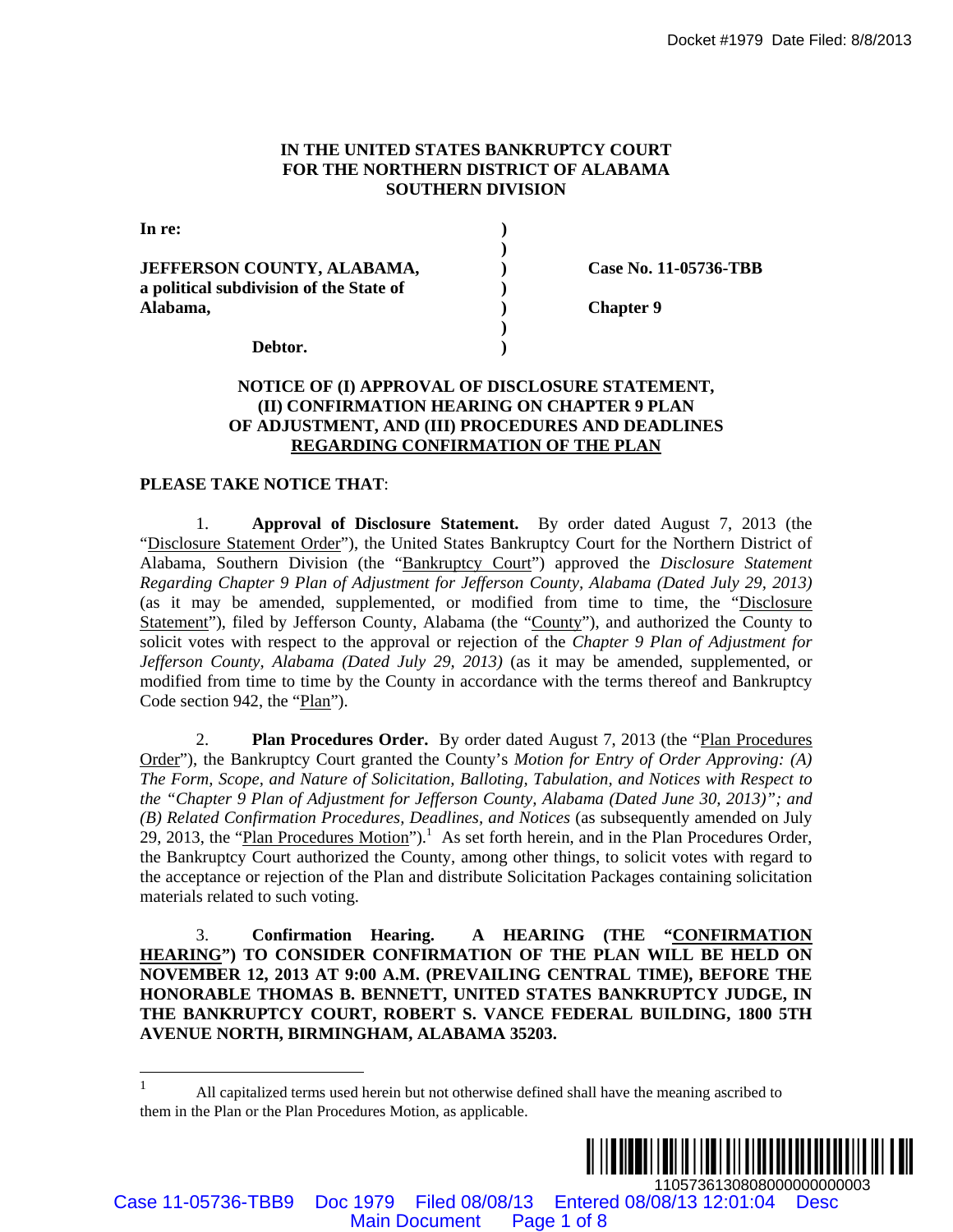The Confirmation Hearing may be continued from time to time without further notice other than the announcement by the County in open court of the adjourned date(s) at the Confirmation Hearing or any continued hearing, and the Plan may be amended, supplemented, or modified, if necessary, prior to, during, or as a result of the Confirmation Hearing in accordance with the terms of the Plan and Bankruptcy Code section 942, without further notice to interested parties.

4. **Objections to the Plan.** Objections, if any, to the confirmation of the Plan must (i) be in writing; (ii) be in the English language; (iii) state the name and address of the objecting party and the amount and nature of the claim or interest of such party; (iv) state with particularity the basis and nature of any objection to the Plan; (v) include any evidence in support of any objection; and (vi) be filed, together with proof of service, with the Bankruptcy Court and served on the County and all parties on the Master Service List, as that term is defined in the *Order Approving Motion to Establish Notice, Service, and Case Management Procedures Pursuant to Sections 102(1)(A) and 105 of the Bankruptcy Code, and Bankruptcy Rule 2002(m)* [Docket No. 89], as such Master Service List is filed from time to time in the Case and available at http://www.jeffersoncountyrestructuring.com through the link to "Master Service List" (collectively, the "Master Service List Parties"), so that they are actually received no later than **October 7, 2013 at 4:00 p.m. (prevailing Central time)**.

# **IF ANY OBJECTION TO CONFIRMATION OF THE PLAN IS NOT FILED AND SERVED STRICTLY AS PRESCRIBED HEREIN, THE OBJECTING PARTY WILL BE BARRED FROM OBJECTING TO CONFIRMATION OF THE PLAN AND WILL NOT BE HEARD AT THE CONFIRMATION HEARING.**

5. **Ballot Record Date for Voting Purposes.** The Ballot Record Date for determining which Creditors are entitled to vote on the Plan is **August 6, 2013**. Therefore, only those Creditors in a Class entitled to vote on the Plan (in accordance with the provisions of the Plan and the Plan Procedures Order) and holding Claims against the County as of the Ballot Record Date are entitled to vote on the Plan.

 With respect to transferred Claims, (i) if the notice of transfer required by Bankruptcy Rule 3001(e)(2) is filed on or before the Ballot Record Date, then the Solicitation Package will be mailed to the Transferee in accordance with the notice of transfer, and the Transferee will be entitled to vote to accept or to reject the Plan on account of such Claims; and (ii) if the notice of transfer is filed after the Ballot Record Date, then the Solicitation Package will be mailed to the original Claim holder (based on the Bankruptcy Court's docket and the Claims Register maintained by the Ballot Tabulator), and only the original Claim holder will be entitled to vote to accept or to reject the Plan on account of such Claims.

6. **Ballot Deadline.** All votes to accept or reject the Plan must be received by the County's Ballot Tabulator by **5:00 p.m. (prevailing Central time) on October 7, 2013**. Any failure to follow the voting instructions on the Ballot(s) and/or Master Ballot(s) included with your Solicitation Package may disqualify your Ballots and/or Master Ballots and your vote on the Plan.

7. **Commutation Election.** The Commutation Election is available to, and may be made by, all holders of Class 1-A Claims and Class 1-B Claims entitled to vote on the Plan. Holders of Class 1-A Claims and Class 1-B Claims that are entitled to vote on the Plan should refer to the Commutation Election Procedures (which are enclosed in the Solicitation Packages) and the instructions on their Ballot(s) regarding how to make and how not to make the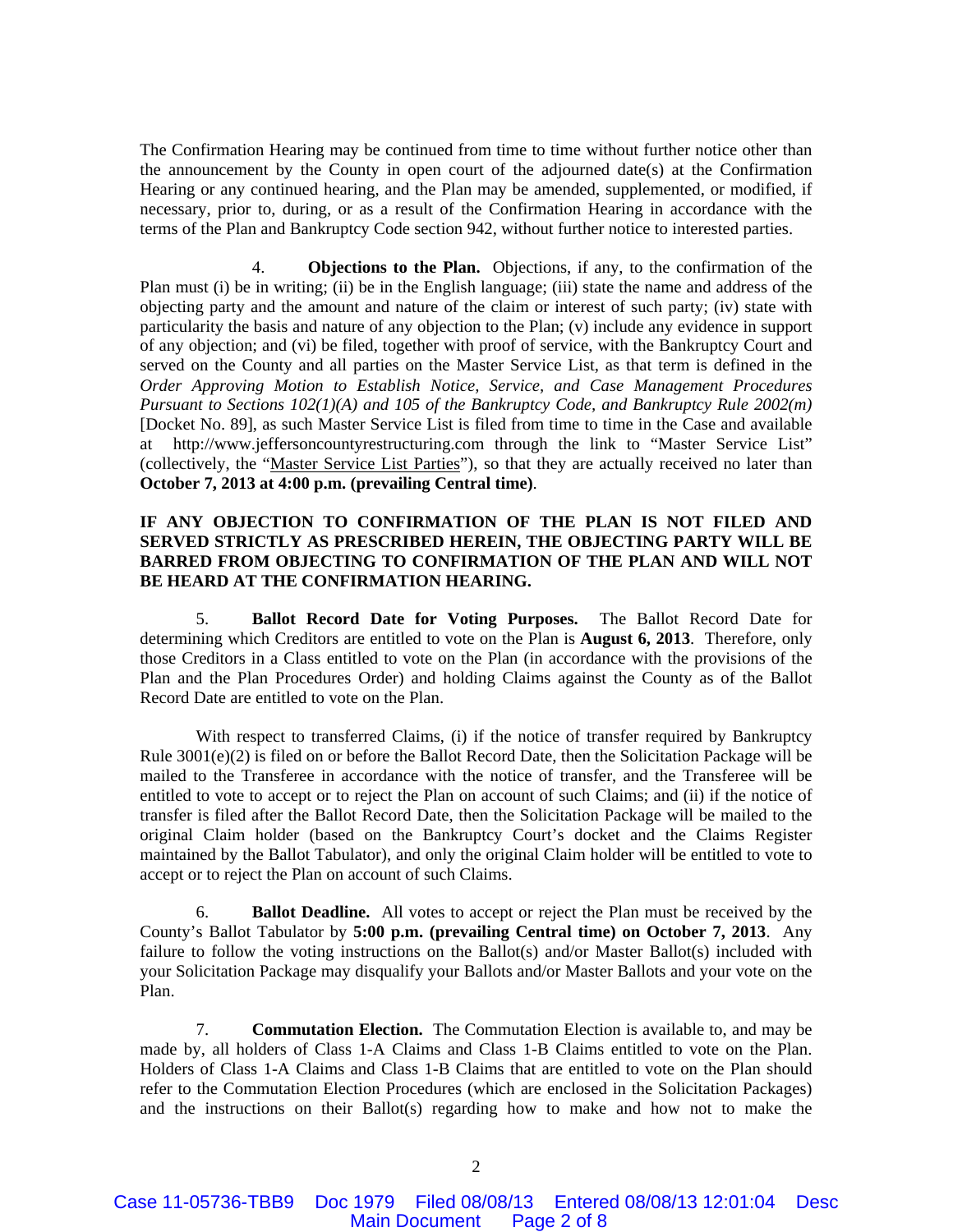Commutation Election, and the circumstances and conditions under which such Creditors may be deemed to have made, or not to have made, the Commutation Election.

**IF YOU ARE A HOLDER OF CLASS 1-A CLAIMS AND CLASS 1-B CLAIMS THAT IS ENTITLED TO VOTE ON THE PLAN AND YOU FAIL TO EXECUTE AND RETURN A BALLOT BY THE BALLOT DEADLINE, YOU WILL BE DEEMED TO HAVE MADE THE COMMUTATION ELECTION AND THEREBY RELEASED CERTAIN CLAIMS, INCLUDING AGAINST THE SEWER WARRANT INSURERS (EXCEPT WITH RESPECT TO ANY SERIES 2003-B-8 SEWER WARRANTS YOU HOLD OR AS A RESULT OF THE RESCISSION OF DEEMED ELECTION PROCEDURE DESCRIBED BELOW WITH RESPECT TO ANY SERIES 2003-C-9 THROUGH C-10 SEWER WARRANTS YOU HOLD).**

8. **Rescission of Deemed Election.** The Rescission of Deemed Election is available to, and may be made by, those holders, as of the Ballot Record Date, of Claims with respect to the Series 2003-C-9 Through C-10 Sewer Warrants that are deemed to have made the Commutation Election. Such holders will receive, as soon as practicable after the Ballot Deadline, a Rescission of Deemed Election Notice with further instructions on how they can exercise the Rescission of Deemed Election. As will be set forth in the instructions, the deadline by which the Ballot Tabulator must receive the Rescission of Deemed Election is **5:00 p.m. on November 5, 2013 (prevailing Central Time).** The Rescission of Deemed Election will be available only with respect to the Commutation Election and will not affect any votes on the Plan or any other releases or certifications that the Deemed Commuting Holders may have effected through the execution of Ballots. Holders of Series 2003-C-9 Through C-10 Sewer Warrants that affirmatively checked the applicable box on their respective Ballot indicating whether or not they were making the Commutation Election on or before the Ballot Deadline will not receive the Rescission of Deemed Election Notice and will not be permitted to exercise any Rescission of Deemed Election.

9. **Certain Claims Not Entitled to Vote.** Holders of Claims in Classes 3-A, 3-B, 4, 5-B, 5-C, and 8 are unimpaired and are conclusively presumed to accept the Plan pursuant to Bankruptcy Code section 1126(f). Holders of Claims in Classes 1-E, 1-F, and 9 are impaired and are deemed to reject the Plan pursuant to Bankruptcy Code section 1126(g). Accordingly, such holders will receive a Notice of Non-Voting Status, rather than Ballot(s) and a Solicitation Package. Any objection to a Notice of Non-Voting Status must be filed and pursued as an objection to Plan confirmation by **October 7, 2013 at 4:00 p.m. (prevailing Central time)** and will be resolved at the Confirmation Hearing.

10. **Tabulation Rules and Rule 3018 Motions.** The procedures for balloting and for the tabulation of Ballots and Master Ballots are set forth in **Exhibit 6** to the Plan Procedures Motion. To the extent that any claimant seeks different treatment of its Claim for voting purposes, other than in accordance with the Tabulation Rules, such claimant shall file a motion, pursuant to Bankruptcy Rule 3018(a), for an order temporarily allowing its Claim in a different amount and/or classification for purposes of voting to accept or reject the Plan (a "Rule 3018 Motion"), and shall serve such Rule 3018 Motion on the County's counsel so that it is received by the later of (x) **September 27, 2013**, and (y) ten (10) calendar days after the date of service of a notice of objection, if any, to the applicable Claim. Any Ballot submitted by a claimant that files a Rule 3018 Motion will be counted solely in accordance with the Tabulation Rules unless and until the underlying Claim is temporarily allowed by order of the Court for voting purposes in a different amount and/or classification, after notice and a hearing.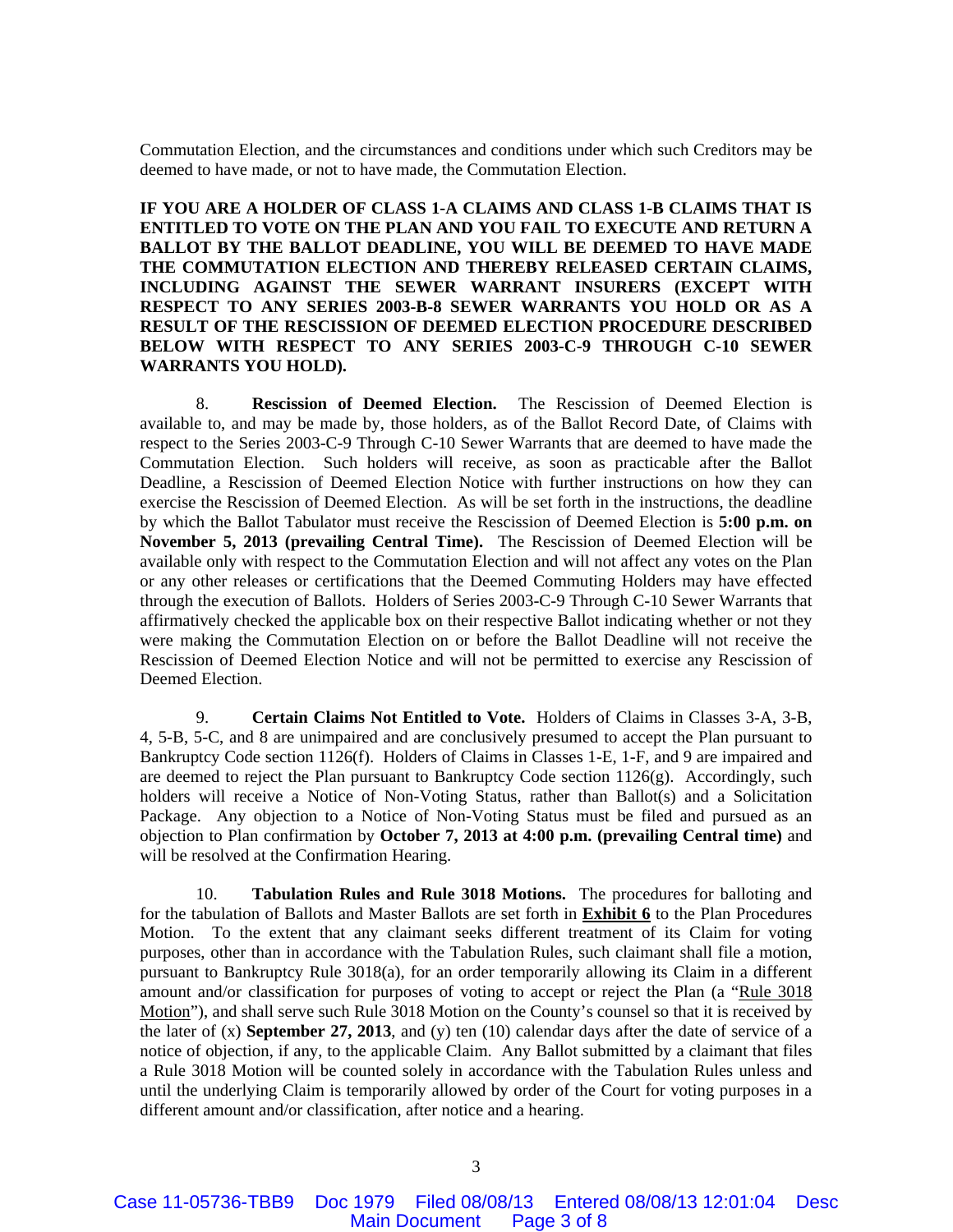11. **Additional Information.** Any party in interest wishing to obtain (i) information about the solicitation procedures or (ii) copies of the Plan, Disclosure Statement, Disclosure Statement Order, the approved forms of Ballots, the Plan Procedures Motion, and/or Plan Procedures Order, should contact the County's Claims and Noticing Agent and Ballot Tabulator, Kurtzman Carson Consultants LLC ("KCC"), at http://www.jeffersoncountyrestructuring.com. In addition, copies of the Disclosure Statement and Plan are available upon request by contacting KCC at Jefferson County Ballot Processing, c/o Kurtzman Carson Consultants LLC, 2335 Alaska Avenue, El Segundo, CA 90245 or by telephone at (866) 967-0677. Copies of the Plan, the Disclosure Statement, the Disclosure Statement Order, the Plan Procedures Motion, and the Plan Procedures Order are also available for review and download at the Bankruptcy Court's website, www.alnb.uscourts.gov. Alternatively, these documents may be accessed through the Bankruptcy Court's "PACER" website, https://ecf.alnb.uscourts.gov. A PACER password and login are needed to access documents on the Court's "PACER" website. A PACER password can be obtained at http://www.pacer.gov.

12. **Releases and Injunction Language in the Plan.** As set forth in Sections 6.2 and 6.3 of the Plan, the Plan provides for, among others, the following releases and injunctions:

#### **Section 6.2. Discharge and Injunctions.**

**The rights afforded in the Plan and the treatment of all Claims by the Plan shall be in exchange for and in complete settlement, satisfaction, discharge, and release of, and injunction against, all Claims of any nature whatsoever arising prior to the Effective Date against the County or its property, including any interest accrued on such Claims from and after the Petition Date.** 

**Except as otherwise provided in the Plan or the Confirmation Order, on the Effective Date, (a) the County and its property are discharged and released to the fullest extent permitted by Bankruptcy Code section 944(b) from all Claims and rights that arose before the Effective Date, including all debts, obligations, demands, and liabilities, and all debts of the kind specified in Bankruptcy Code sections 502(g), 502(h), or 502(i), regardless whether (i) a proof of Claim based on such debt is Filed or deemed Filed, (ii) a Claim based on such debt is allowed pursuant to Bankruptcy Code section 502, or (iii) the holder of a Claim based on such debt has or has not accepted the Plan; (b) any judgment underlying a Claim discharged hereunder is void; and (c) all Persons are precluded from asserting against the County or its property, whether directly or on behalf of the County, any Claims or rights based on any act or omission, transaction, or other activity of any kind or nature that occurred prior to the Effective Date.** 

**Except as otherwise provided in the Plan or the Confirmation Order, on and after the Effective Date, all Persons who have held, currently hold, or may hold a Claim that is based on any act or omission, transaction, or other activity of any kind or nature that occurred prior to the Effective Date, that otherwise arose or accrued prior to the Effective Date, or that otherwise is discharged pursuant to the Plan, are permanently and completely enjoined from taking any of the following actions on account of any such discharged Claim (the "Permanent Injunction"): (a) commencing, conducting, or continuing in any manner any suit, action, or other proceeding of any kind against or affecting the County, its property, its obligations, or any of its Related Parties that is inconsistent with the Plan or the Confirmation Order; (b) attaching, collecting, enforcing, levying, or otherwise recovering in any manner any award, decree, judgment, or order against or affecting the County, its property, its obligations, or any of its Related Parties other than as expressly**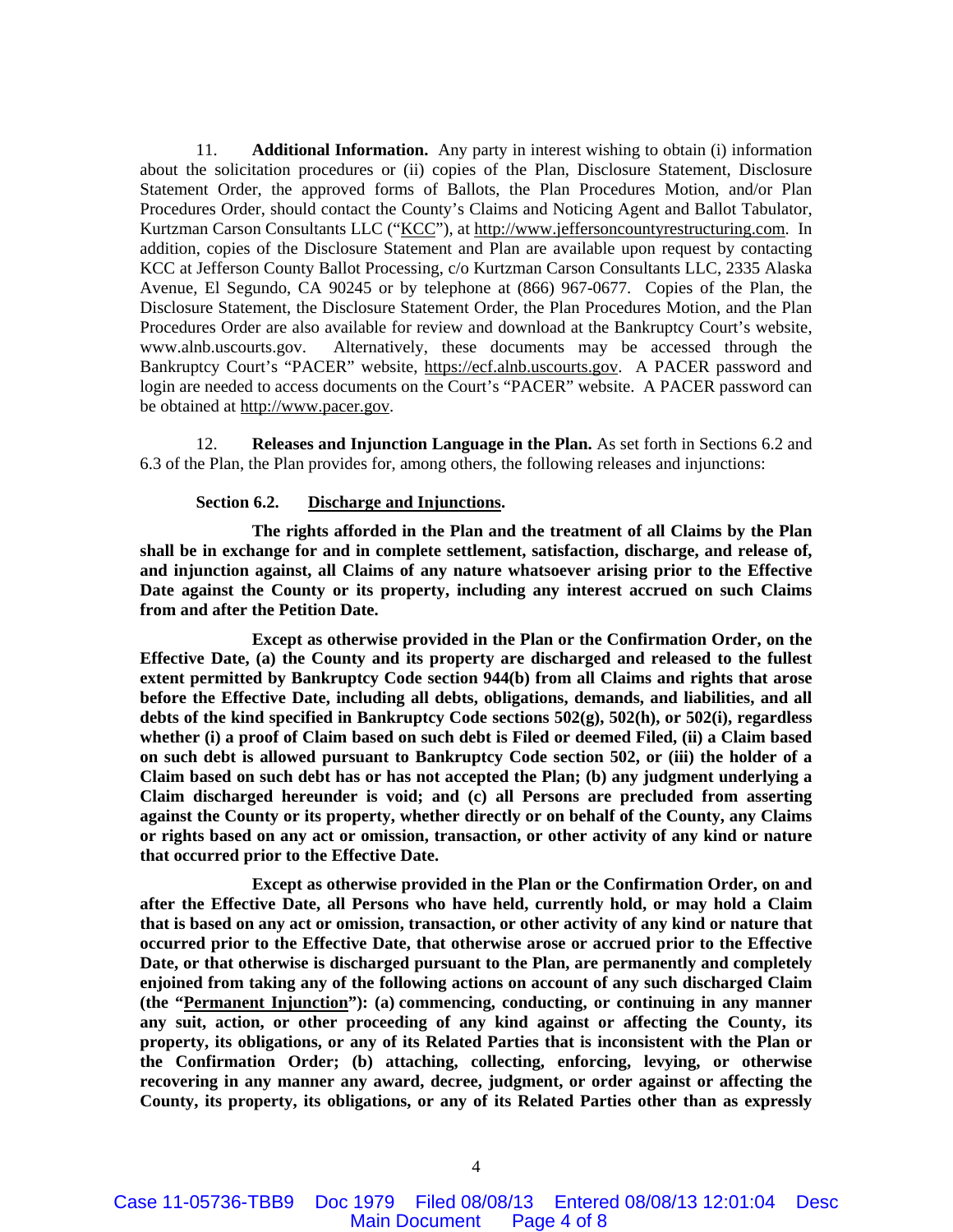**permitted under the Plan; (c) creating, perfecting, or otherwise enforcing in any manner any lien or encumbrance of any kind against or affecting property of the County, other than as expressly permitted under the Plan; (d) asserting any right of recoupment, setoff, or subrogation of any kind against any obligation due to the County with respect to any such discharged Claim, except as otherwise permitted by Bankruptcy Code section 553; (e) acting or proceeding in any manner, in any place whatsoever, that does not comply with or is inconsistent with the provisions of the Plan, the Confirmation Order, or the discharge provisions of Bankruptcy Code section 944; and (f) taking any actions to interfere with the implementation or consummation of the Plan. The County and any other Person injured by any willful violation of the Permanent Injunction shall recover actual damages, including costs, expenses, and attorneys' fees, and, in appropriate circumstances, may recover punitive damages, from the willful violator.** 

**Except as otherwise provided in the Plan, all injunctions or stays in effect in the Case under Bankruptcy Code sections 105, 362(a), or 922(a), or otherwise, on the Confirmation Date shall remain in full force and effect through and including the Effective Date.** 

# **Section 6.3. Releases and Injunctions.**

**(a) Sewer Releases and Injunctions.**

**Under the Plan and as of the Effective Date, each Sewer Released Party, on behalf of itself, and to the maximum extent permitted by law, on behalf of each of its Related Parties, in exchange for and upon receipt of the treatment and consideration set forth in the Plan for the Sewer Released Parties, including the compromises and settlements among the Sewer Released Parties implemented pursuant to the Plan, forever waives and releases all other Sewer Released Parties and their respective Related Parties from any and all Sewer Released Claims.** 

**Under the Plan and as of the Effective Date, all Persons who voted to accept the Plan or who made or are deemed to have made the Commutation Election will be conclusively deemed to have irrevocably and unconditionally, fully, finally, and forever waived and released and discharged on their own behalf, and on behalf of any Person claiming through them, all Sewer Released Parties and their respective Related Parties from any and all Sewer Released Claims.** 

**From and after the Effective Date, the County, any Person seeking to exercise the rights of the County (including in respect of the County's Causes of Action purportedly asserted in the Bennett Action and the Wilson Action), all Persons holding any Sewer Released Claims that are waived and released pursuant to this Section 6.3(a), and all Persons acting or purporting to act on behalf of any Persons holding any Sewer Released Claims that are waived and released pursuant to this Section 6.3(a), are permanently and completely enjoined from commencing or continuing any action, directly or indirectly and in any manner, to assert, pursue, litigate, or otherwise seek any recovery on or on account of such Sewer Released Claims.** 

**From and after the Effective Date, the Sewer Warrant Trustee, any holders of Sewer Warrants, or any other Person are permanently and completely enjoined from pursuing any right of payment under (i) any of the Sewer DSRF Policies, which will be cancelled and of no further force or effect pursuant to Section 4.7; or (ii) any of the Sewer**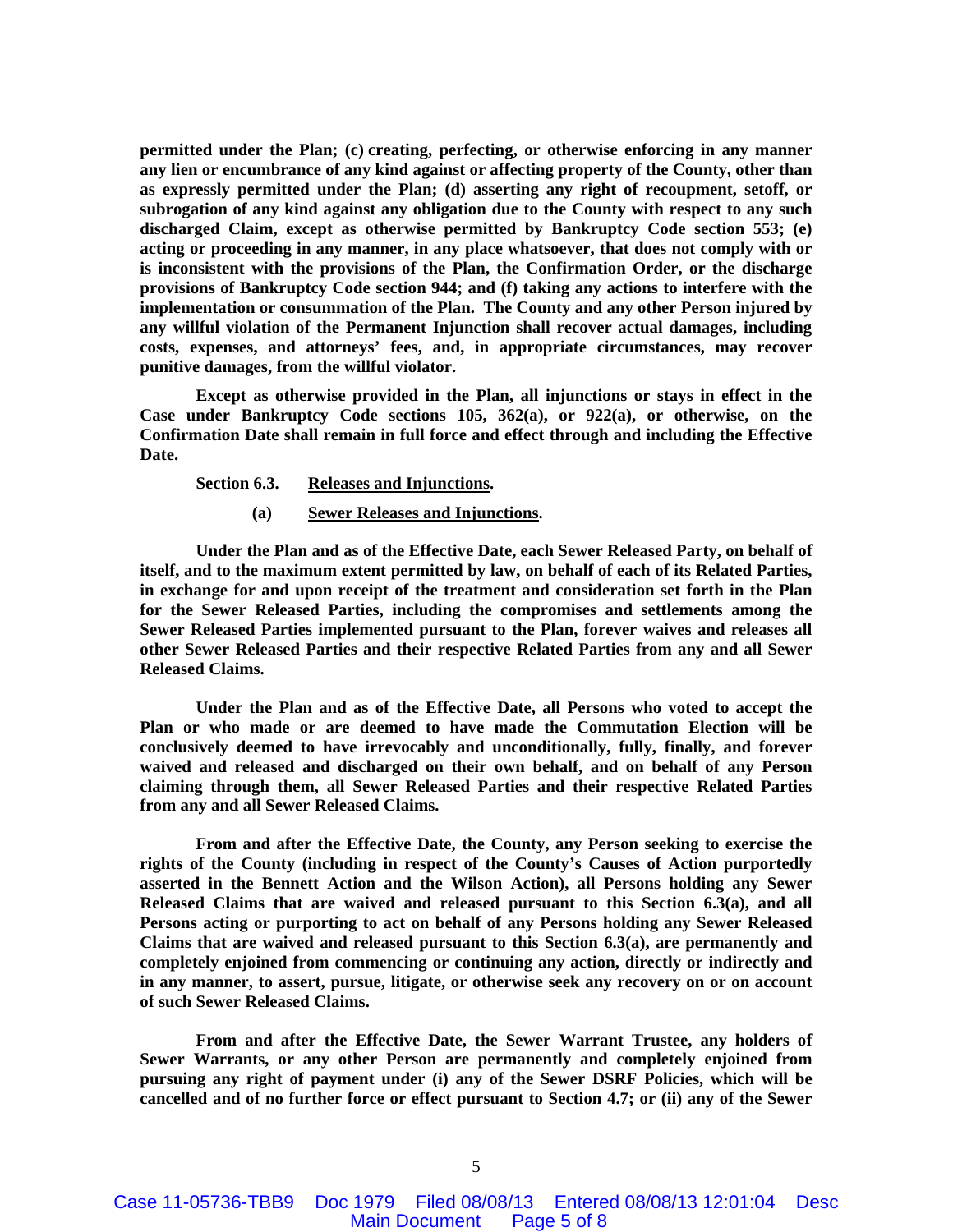**Wrap Policies with respect to any Sewer Warrant holder that made or was deemed to have made the Commutation Election, which Sewer Wrap Policies will be cancelled and of no further force or effect pursuant to Section 4.7;** *provided, however***, that such injunction shall not enjoin any holders of Sewer Warrants that did not make or were deemed not to make the Commutation Election, or, if applicable, the Sewer Warrant Trustee on their behalf, from pursuing any Sewer Wrap Payment Rights.** 

#### **(b) GO Releases and Injunctions.**

**Under the Plan and as of the Effective Date, each GO Released Party, on behalf of itself, and to the maximum extent permitted by law, on behalf of each of its Related Parties, in exchange for and upon receipt of the treatment and consideration set forth in the Plan for the GO Released Parties, including the compromises and settlements among the GO Released Parties implemented pursuant to the Plan, forever waives and releases all other GO Released Parties and their respective Related Parties from any and all GO Released Claims.** 

**Under the Plan and as of the Effective Date, all Persons who voted to accept the Plan will be conclusively deemed to have irrevocably and unconditionally, fully, finally, and forever waived and released and discharged on their own behalf, and on behalf of any Person claiming through them, all GO Released Parties and their respective Related Parties from any and all GO Released Claims.** 

**From and after the Effective Date, the County, any Person seeking to exercise the rights of the County, all Persons holding any GO Released Claims that are waived and released pursuant to this Section 6.3(b), and all Persons acting or purporting to act on behalf of any Persons holding any GO Released Claims that are waived and released pursuant to this Section 6.3(b), are permanently and completely enjoined from commencing or continuing any action, directly or indirectly and in any manner, to assert, pursue, litigate, or otherwise seek any recovery on or on account of such GO Released Claims.** 

#### **(c) Necessity and Approval of Releases and Injunctions.**

**The releases and injunctions set forth in this Section 6.3 are integral and critical parts of the Plan and the settlements implemented pursuant to the Plan, the approval of such releases pursuant to the Confirmation Order is a condition to the occurrence of the Effective Date, and all Sewer Released Parties and all GO Released Parties have relied on the efficacy and conclusive effects of such releases and injunctions and on the Bankruptcy Court's retention of jurisdiction to enforce such releases and injunctions when making concessions pursuant to the Plan and by agreeing to, accepting, and supporting the settlement and treatment of their respective Claims, Causes of Action, and other rights under the Plan.** 

**Pursuant to Bankruptcy Code sections 1123(a)(5), 1123(b)(3), and 1123(b)(6), as well as Bankruptcy Rule 9019, entry of the Confirmation Order shall constitute the Bankruptcy Court's approval of the releases and injunctions set forth in this Section 6.3, which includes by reference each of the related provisions and definitions contained in the Plan, and further, shall constitute the Bankruptcy Court's finding that such releases and injunctions are: (1) in exchange for the good and valuable consideration provided by the Sewer Released Parties, the GO Released Parties, and their respective Related Parties; (2) a**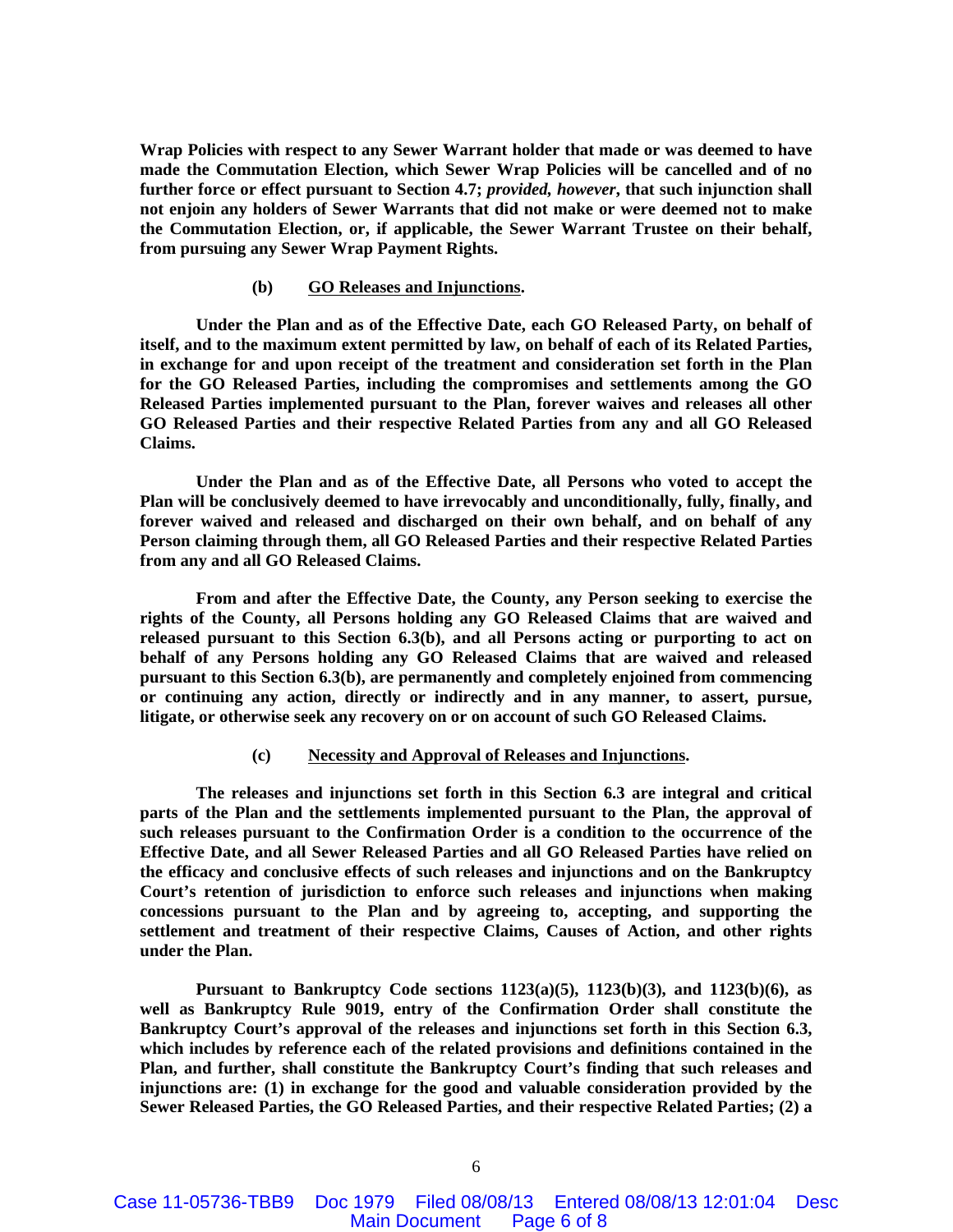**good faith settlement and compromise of the Claims and Causes of Action released by such releases; (3) in the best interests of the County and all Creditors; (4) fair, equitable, and reasonable; (5) given and made after due notice and opportunity for hearing; and (6) a bar to any of the releasing parties as set forth herein asserting any Claims or Causes of Action released pursuant to such release.** 

13. **Validation of the New Sewer Warrants, the Approved Rate Structure, and the Allowance of Sewer Debt Claims.** As set forth in Sections 5.10, 5.11, and 5.12 of the Plan, the Plan provides for the Bankruptcy Court to make binding judicial determinations and validations of the New Sewer Warrants to be issued under the Plan, of the associated Approved Rate Structure and Rate Resolution, and of the allowance of certain Sewer Debt Claims under the Plan. More specifically,

• Section 5.10 of the Plan provides that, pursuant to Bankruptcy Code sections 944(a), 944(b)(3), 105(a), and 1123(b)(6), from and after the Effective Date, confirmation of the Plan shall be a binding judicial determination that the New Sewer Warrants, the New Sewer Warrant Indenture, the Rate Resolution, and the covenants made by the County for the benefit of the holders thereof (including the revenue and rate covenants in the New Sewer Warrant Indenture) will constitute valid, binding, legal, and enforceable obligations of the County under Alabama law and that the provisions made to pay or secure payment of such obligations are valid, binding, legal, and enforceable security interests or liens on or pledges of revenues, which validation will be set forth in the Confirmation Order in substantially the form set forth in the Plan.

Section 5.11 of the Plan provides that, pursuant to Bankruptcy Code sections  $944(a)$ , 944(b)(3), 105(a), and 1123(b)(6), from and after the Effective Date, the Confirmation Order shall be a binding judicial determination that (i) the Approved Rate Structure is a valid provision made to pay or secure payment of the New Sewer Warrants and is appropriate, reasonable, nondiscriminatory, and legally binding on and specifically enforceable against the County, in accordance with the Plan and under applicable law; and (ii) the County Commission shall adopt and maintain the Approved Rate Structure in accordance with the Rate Resolution and as necessary for the County to satisfy the obligations arising under the New Sewer Warrants and the New Sewer Warrant Indenture (and to otherwise comply with all applicable state and federal laws regarding the maintenance and operation of the Sewer System), including increases in sewer rates to the extent necessary to allow the timely satisfaction of the County's obligations under the New Sewer Warrants and the New Sewer Warrant Indenture (and to otherwise comply with all applicable state and federal laws regarding the maintenance and operation of the Sewer System). Without limitation, from and after the Effective Date, (a) the Confirmation Order shall constitute a consent decree binding upon, specifically enforceable against, and a basis for mandamus against the County, the County Commission, and all other Persons in accordance with the Plan; (b) the validity and enforceability of the Approved Rate Structure and the Rate Resolution shall not be subject to any collateral attack or other challenge by any Person in any court or other forum from and after the Effective Date; and (c) the Bankruptcy Court shall retain exclusive jurisdiction to enforce the Approved Rate Structure and the Rate Resolution, to require the County to otherwise comply with the New Sewer Warrants and the New Sewer Warrant Indenture, and to hear and adjudicate any action or proceeding enforcing, challenging, or collaterally attacking the Approved Rate Structure or the Rate Resolution.

• Section 5.12 of the Plan provides that confirmation of the Plan shall be a binding judicial determination that the allowance on the Effective Date of Allowed Claims in Class 1-A, Class 1- B, Class 1-C, and Class 1-D is appropriate and binding on, specifically enforceable against, and a